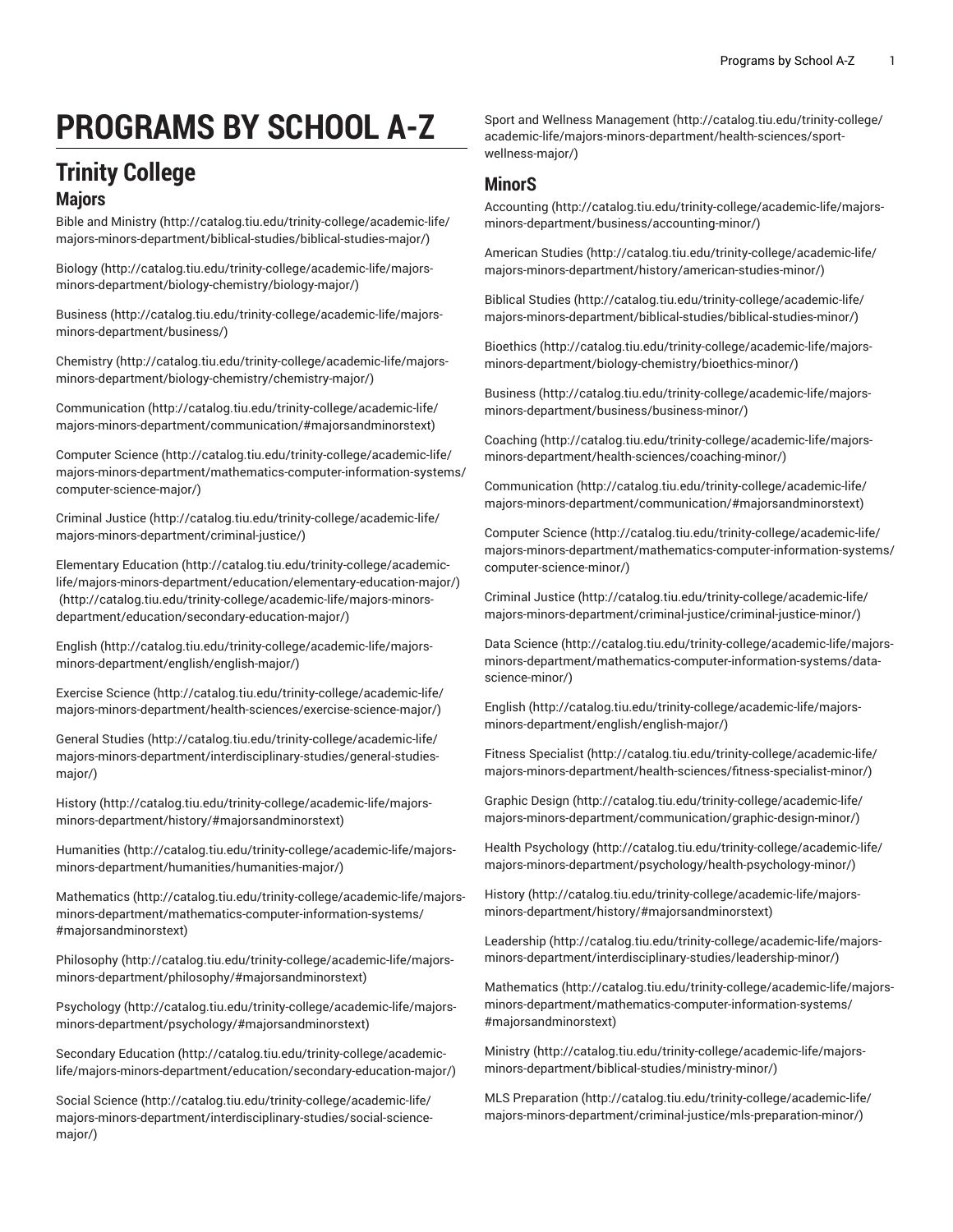Nonprofit [Management](http://catalog.tiu.edu/trinity-college/academic-life/majors-minors-department/business/nonprofit-management-minor/) [\(http://catalog.tiu.edu/trinity-college/academic](http://catalog.tiu.edu/trinity-college/academic-life/majors-minors-department/business/nonprofit-management-minor/)[life/majors-minors-department/business/nonprofit-management-minor/](http://catalog.tiu.edu/trinity-college/academic-life/majors-minors-department/business/nonprofit-management-minor/))

[Philosophy](http://catalog.tiu.edu/trinity-college/academic-life/majors-minors-department/philosophy/#majorsandminorstext) ([http://catalog.tiu.edu/trinity-college/academic-life/majors](http://catalog.tiu.edu/trinity-college/academic-life/majors-minors-department/philosophy/#majorsandminorstext)[minors-department/philosophy/#majorsandminorstext](http://catalog.tiu.edu/trinity-college/academic-life/majors-minors-department/philosophy/#majorsandminorstext))

[Pre-Law](http://catalog.tiu.edu/trinity-college/academic-life/majors-minors-department/interdisciplinary-studies/pre-law-minor/) ([http://catalog.tiu.edu/trinity-college/academic-life/majors](http://catalog.tiu.edu/trinity-college/academic-life/majors-minors-department/interdisciplinary-studies/pre-law-minor/)[minors-department/interdisciplinary-studies/pre-law-minor/](http://catalog.tiu.edu/trinity-college/academic-life/majors-minors-department/interdisciplinary-studies/pre-law-minor/))

[Psychology \(http://catalog.tiu.edu/trinity-college/academic-life/majors](http://catalog.tiu.edu/trinity-college/academic-life/majors-minors-department/psychology/#majorsandminorstext)[minors-department/psychology/#majorsandminorstext\)](http://catalog.tiu.edu/trinity-college/academic-life/majors-minors-department/psychology/#majorsandminorstext)

[Sociology](http://catalog.tiu.edu/trinity-college/academic-life/majors-minors-department/interdisciplinary-studies/sociology-minor/) [\(http://catalog.tiu.edu/trinity-college/academic-life/majors](http://catalog.tiu.edu/trinity-college/academic-life/majors-minors-department/interdisciplinary-studies/sociology-minor/)[minors-department/interdisciplinary-studies/sociology-minor/\)](http://catalog.tiu.edu/trinity-college/academic-life/majors-minors-department/interdisciplinary-studies/sociology-minor/)

Other minors may be possible, see [Requirements](http://catalog.tiu.edu/trinity-college/academic-life/policies/requirements-for-minor/) for a Minor [\(http://](http://catalog.tiu.edu/trinity-college/academic-life/policies/requirements-for-minor/) [catalog.tiu.edu/trinity-college/academic-life/policies/requirements-for](http://catalog.tiu.edu/trinity-college/academic-life/policies/requirements-for-minor/)[minor/](http://catalog.tiu.edu/trinity-college/academic-life/policies/requirements-for-minor/)).

### **accelerated and Dual Degrees**

Advance: [Preseminary](http://catalog.tiu.edu/trinity-college/academic-life/majors-minors-department/biblical-studies/advance-pre-seminary-major/) Studies BA/MDiv dual degree ([http://](http://catalog.tiu.edu/trinity-college/academic-life/majors-minors-department/biblical-studies/advance-pre-seminary-major/) [catalog.tiu.edu/trinity-college/academic-life/majors-minors-department/](http://catalog.tiu.edu/trinity-college/academic-life/majors-minors-department/biblical-studies/advance-pre-seminary-major/) [biblical-studies/advance-pre-seminary-major/](http://catalog.tiu.edu/trinity-college/academic-life/majors-minors-department/biblical-studies/advance-pre-seminary-major/))

BA (any field) with MA in [Bioethics](http://catalog.tiu.edu/trinity-college/academic-life/accelerated-dual-degree-programs/ba-ma-bioethics/) dual degree ([http://catalog.tiu.edu/](http://catalog.tiu.edu/trinity-college/academic-life/accelerated-dual-degree-programs/ba-ma-bioethics/) [trinity-college/academic-life/accelerated-dual-degree-programs/ba-ma](http://catalog.tiu.edu/trinity-college/academic-life/accelerated-dual-degree-programs/ba-ma-bioethics/)[bioethics/](http://catalog.tiu.edu/trinity-college/academic-life/accelerated-dual-degree-programs/ba-ma-bioethics/))

BA (any field) with MA in [Leadership](http://catalog.tiu.edu/trinity-college/academic-life/accelerated-dual-degree-programs/ba-ma-leadership/) dual degree [\(http://catalog.tiu.edu/](http://catalog.tiu.edu/trinity-college/academic-life/accelerated-dual-degree-programs/ba-ma-leadership/) [trinity-college/academic-life/accelerated-dual-degree-programs/ba-ma](http://catalog.tiu.edu/trinity-college/academic-life/accelerated-dual-degree-programs/ba-ma-leadership/)[leadership/\)](http://catalog.tiu.edu/trinity-college/academic-life/accelerated-dual-degree-programs/ba-ma-leadership/)

BA (any field) with MA in [Intercultural](http://catalog.tiu.edu/trinity-college/academic-life/accelerated-dual-degree-programs/accelerated-ba-ma-intercultural-studies/) Studies accelerated program ([http://catalog.tiu.edu/trinity-college/academic-life/accelerated-dual](http://catalog.tiu.edu/trinity-college/academic-life/accelerated-dual-degree-programs/accelerated-ba-ma-intercultural-studies/)[degree-programs/accelerated-ba-ma-intercultural-studies/\)](http://catalog.tiu.edu/trinity-college/academic-life/accelerated-dual-degree-programs/accelerated-ba-ma-intercultural-studies/)

BA (any field) with MLS dual [degree](http://catalog.tiu.edu/trinity-college/academic-life/accelerated-dual-degree-programs/ba-mls/) ([http://catalog.tiu.edu/trinity-college/](http://catalog.tiu.edu/trinity-college/academic-life/accelerated-dual-degree-programs/ba-mls/) [academic-life/accelerated-dual-degree-programs/ba-mls/](http://catalog.tiu.edu/trinity-college/academic-life/accelerated-dual-degree-programs/ba-mls/))

BA in [Psychology](http://catalog.tiu.edu/trinity-college/academic-life/accelerated-dual-degree-programs/ba-psychology-counseling-emphasis-ma-mental-health-counseling/) with MA in Mental Health Counseling dual degree ([http://catalog.tiu.edu/trinity-college/academic-life/accelerated-dual](http://catalog.tiu.edu/trinity-college/academic-life/accelerated-dual-degree-programs/ba-psychology-counseling-emphasis-ma-mental-health-counseling/)[degree-programs/ba-psychology-counseling-emphasis-ma-mental-health](http://catalog.tiu.edu/trinity-college/academic-life/accelerated-dual-degree-programs/ba-psychology-counseling-emphasis-ma-mental-health-counseling/)[counseling/\)](http://catalog.tiu.edu/trinity-college/academic-life/accelerated-dual-degree-programs/ba-psychology-counseling-emphasis-ma-mental-health-counseling/)

# **Trinity Evangelical Divinity School**

- [Bioethics](http://catalog.tiu.edu/evangelical-divinity-school/academic-life/masters-programs/ma-be/) (MA in BE) [\(http://catalog.tiu.edu/evangelical-divinity](http://catalog.tiu.edu/evangelical-divinity-school/academic-life/masters-programs/ma-be/)[school/academic-life/masters-programs/ma-be/](http://catalog.tiu.edu/evangelical-divinity-school/academic-life/masters-programs/ma-be/))
- [Chaplaincy](http://catalog.tiu.edu/evangelical-divinity-school/academic-life/masters-programs/ma-cmc/) and Ministry (MA in CMC) [\(http://catalog.tiu.edu/](http://catalog.tiu.edu/evangelical-divinity-school/academic-life/masters-programs/ma-cmc/) [evangelical-divinity-school/academic-life/masters-programs/ma](http://catalog.tiu.edu/evangelical-divinity-school/academic-life/masters-programs/ma-cmc/)[cmc/\)](http://catalog.tiu.edu/evangelical-divinity-school/academic-life/masters-programs/ma-cmc/)
- [Christian Studies](http://catalog.tiu.edu/evangelical-divinity-school/academic-life/certificate-christian-studies/) [\(http://catalog.tiu.edu/evangelical-divinity-school/](http://catalog.tiu.edu/evangelical-divinity-school/academic-life/certificate-christian-studies/) [academic-life/certificate-christian-studies/](http://catalog.tiu.edu/evangelical-divinity-school/academic-life/certificate-christian-studies/)) (Certificate)
- Doctor of [Ministry \(http://catalog.tiu.edu/evangelical-divinity-school/](http://catalog.tiu.edu/evangelical-divinity-school/academic-life/doctoral-programs/dmin/) [academic-life/doctoral-programs/dmin/\)](http://catalog.tiu.edu/evangelical-divinity-school/academic-life/doctoral-programs/dmin/)
- [Doctor of Philosophy](http://catalog.tiu.edu/evangelical-divinity-school/academic-life/doctoral-programs/phd/) [\(http://catalog.tiu.edu/evangelical-divinity](http://catalog.tiu.edu/evangelical-divinity-school/academic-life/doctoral-programs/phd/)[school/academic-life/doctoral-programs/phd/\)](http://catalog.tiu.edu/evangelical-divinity-school/academic-life/doctoral-programs/phd/)
	- Doctor of Philosophy [\(Educational](http://catalog.tiu.edu/evangelical-divinity-school/academic-life/doctoral-programs/phd/phd-eds/) Studies) Program [\(http://](http://catalog.tiu.edu/evangelical-divinity-school/academic-life/doctoral-programs/phd/phd-eds/) [catalog.tiu.edu/evangelical-divinity-school/academic-life/](http://catalog.tiu.edu/evangelical-divinity-school/academic-life/doctoral-programs/phd/phd-eds/) [doctoral-programs/phd/phd-eds/\)](http://catalog.tiu.edu/evangelical-divinity-school/academic-life/doctoral-programs/phd/phd-eds/)
	- Doctor of Philosophy [\(Intercultural](http://catalog.tiu.edu/evangelical-divinity-school/academic-life/doctoral-programs/phd/phd-ics/) Studies) Program [\(http://](http://catalog.tiu.edu/evangelical-divinity-school/academic-life/doctoral-programs/phd/phd-ics/) [catalog.tiu.edu/evangelical-divinity-school/academic-life/](http://catalog.tiu.edu/evangelical-divinity-school/academic-life/doctoral-programs/phd/phd-ics/) [doctoral-programs/phd/phd-ics/](http://catalog.tiu.edu/evangelical-divinity-school/academic-life/doctoral-programs/phd/phd-ics/))
- Doctor of Philosophy [\(Theological](http://catalog.tiu.edu/evangelical-divinity-school/academic-life/doctoral-programs/phd/phd-ths/) Studies) Program ([http://](http://catalog.tiu.edu/evangelical-divinity-school/academic-life/doctoral-programs/phd/phd-ths/) [catalog.tiu.edu/evangelical-divinity-school/academic-life/](http://catalog.tiu.edu/evangelical-divinity-school/academic-life/doctoral-programs/phd/phd-ths/) [doctoral-programs/phd/phd-ths/\)](http://catalog.tiu.edu/evangelical-divinity-school/academic-life/doctoral-programs/phd/phd-ths/)
- Hippocratic Healthcare Ethics [\(Certificate\)](http://catalog.tiu.edu/evangelical-divinity-school/academic-life/certificates/hippocratic-healthcare-ethics/) ([http://catalog.tiu.edu/](http://catalog.tiu.edu/evangelical-divinity-school/academic-life/certificates/hippocratic-healthcare-ethics/) [evangelical-divinity-school/academic-life/certificates/hippocratic](http://catalog.tiu.edu/evangelical-divinity-school/academic-life/certificates/hippocratic-healthcare-ethics/)[healthcare-ethics/\)](http://catalog.tiu.edu/evangelical-divinity-school/academic-life/certificates/hippocratic-healthcare-ethics/)
- [Master](http://catalog.tiu.edu/evangelical-divinity-school/academic-life/masters-programs/ma/) of Arts (MA) [\(http://catalog.tiu.edu/evangelical-divinity](http://catalog.tiu.edu/evangelical-divinity-school/academic-life/masters-programs/ma/)[school/academic-life/masters-programs/ma/](http://catalog.tiu.edu/evangelical-divinity-school/academic-life/masters-programs/ma/))
	- [Concentration](http://catalog.tiu.edu/evangelical-divinity-school/academic-life/masters-programs/ma/mats/) in Theological Studies (MA/TS) ([http://](http://catalog.tiu.edu/evangelical-divinity-school/academic-life/masters-programs/ma/mats/) [catalog.tiu.edu/evangelical-divinity-school/academic-life/](http://catalog.tiu.edu/evangelical-divinity-school/academic-life/masters-programs/ma/mats/) [masters-programs/ma/mats/](http://catalog.tiu.edu/evangelical-divinity-school/academic-life/masters-programs/ma/mats/))
	- [Concentration](http://catalog.tiu.edu/evangelical-divinity-school/academic-life/masters-programs/ma/mach/) in Church History (MA/CH) ([http://catalog.tiu.edu/](http://catalog.tiu.edu/evangelical-divinity-school/academic-life/masters-programs/ma/mach/) [evangelical-divinity-school/academic-life/masters-programs/ma/](http://catalog.tiu.edu/evangelical-divinity-school/academic-life/masters-programs/ma/mach/) [mach/\)](http://catalog.tiu.edu/evangelical-divinity-school/academic-life/masters-programs/ma/mach/)
	- [Concentration](http://catalog.tiu.edu/evangelical-divinity-school/academic-life/masters-programs/ma/maem/) in Educational Ministries (MA/EM) [\(http://](http://catalog.tiu.edu/evangelical-divinity-school/academic-life/masters-programs/ma/maem/) [catalog.tiu.edu/evangelical-divinity-school/academic-life/](http://catalog.tiu.edu/evangelical-divinity-school/academic-life/masters-programs/ma/maem/) [masters-programs/ma/maem/\)](http://catalog.tiu.edu/evangelical-divinity-school/academic-life/masters-programs/ma/maem/)
	- [Concentration](http://catalog.tiu.edu/evangelical-divinity-school/academic-life/masters-programs/ma/maics/) in Intercultural Studies (MA/ICS) ([http://](http://catalog.tiu.edu/evangelical-divinity-school/academic-life/masters-programs/ma/maics/) [catalog.tiu.edu/evangelical-divinity-school/academic-life/](http://catalog.tiu.edu/evangelical-divinity-school/academic-life/masters-programs/ma/maics/) [masters-programs/ma/maics/\)](http://catalog.tiu.edu/evangelical-divinity-school/academic-life/masters-programs/ma/maics/)
	- [Concentration](http://catalog.tiu.edu/evangelical-divinity-school/academic-life/masters-programs/ma/mant/) in New Testament (MA/NT) ([http://catalog.tiu.edu/](http://catalog.tiu.edu/evangelical-divinity-school/academic-life/masters-programs/ma/mant/) [evangelical-divinity-school/academic-life/masters-programs/ma/](http://catalog.tiu.edu/evangelical-divinity-school/academic-life/masters-programs/ma/mant/) [mant/](http://catalog.tiu.edu/evangelical-divinity-school/academic-life/masters-programs/ma/mant/))
	- [Concentration](http://catalog.tiu.edu/evangelical-divinity-school/academic-life/masters-programs/ma/maot/) in Old Testament and Semitic Languages (MA/OT) [\(http://catalog.tiu.edu/evangelical-divinity-school/academic-life/](http://catalog.tiu.edu/evangelical-divinity-school/academic-life/masters-programs/ma/maot/) [masters-programs/ma/maot/\)](http://catalog.tiu.edu/evangelical-divinity-school/academic-life/masters-programs/ma/maot/)
	- [Concentration](http://catalog.tiu.edu/evangelical-divinity-school/academic-life/masters-programs/ma/mast/) in Systematic Theology (MA/ST) ([http://](http://catalog.tiu.edu/evangelical-divinity-school/academic-life/masters-programs/ma/mast/) [catalog.tiu.edu/evangelical-divinity-school/academic-life/](http://catalog.tiu.edu/evangelical-divinity-school/academic-life/masters-programs/ma/mast/) [masters-programs/ma/mast/](http://catalog.tiu.edu/evangelical-divinity-school/academic-life/masters-programs/ma/mast/))
	- Specialized [Concentration](http://catalog.tiu.edu/evangelical-divinity-school/academic-life/masters-programs/ma/specialized-concentration/) [\(http://catalog.tiu.edu/evangelical](http://catalog.tiu.edu/evangelical-divinity-school/academic-life/masters-programs/ma/specialized-concentration/)[divinity-school/academic-life/masters-programs/ma/specialized](http://catalog.tiu.edu/evangelical-divinity-school/academic-life/masters-programs/ma/specialized-concentration/)[concentration/\)](http://catalog.tiu.edu/evangelical-divinity-school/academic-life/masters-programs/ma/specialized-concentration/)
- [Master of Divinity \(MDiv\)](http://catalog.tiu.edu/evangelical-divinity-school/academic-life/masters-programs/mdiv/) ([http://catalog.tiu.edu/evangelical-divinity](http://catalog.tiu.edu/evangelical-divinity-school/academic-life/masters-programs/mdiv/)[school/academic-life/masters-programs/mdiv/\)](http://catalog.tiu.edu/evangelical-divinity-school/academic-life/masters-programs/mdiv/)
- [Master of Theology \(ThM\) \(http://catalog.tiu.edu/evangelical-divinity](http://catalog.tiu.edu/evangelical-divinity-school/academic-life/masters-programs/thm/)[school/academic-life/masters-programs/thm/](http://catalog.tiu.edu/evangelical-divinity-school/academic-life/masters-programs/thm/))
- Mental Health [Counseling](http://catalog.tiu.edu/evangelical-divinity-school/academic-life/masters-programs/ma-mhc/) (MA/MHC) [\(http://catalog.tiu.edu/](http://catalog.tiu.edu/evangelical-divinity-school/academic-life/masters-programs/ma-mhc/) [evangelical-divinity-school/academic-life/masters-programs/ma](http://catalog.tiu.edu/evangelical-divinity-school/academic-life/masters-programs/ma-mhc/)[mhc/](http://catalog.tiu.edu/evangelical-divinity-school/academic-life/masters-programs/ma-mhc/))
- Pro-Life Advocacy and [Engagement](http://catalog.tiu.edu/evangelical-divinity-school/academic-life/certificates/prolife-advocacy-engagement/) (Certificate) ([http://](http://catalog.tiu.edu/evangelical-divinity-school/academic-life/certificates/prolife-advocacy-engagement/) [catalog.tiu.edu/evangelical-divinity-school/academic-life/certificates/](http://catalog.tiu.edu/evangelical-divinity-school/academic-life/certificates/prolife-advocacy-engagement/) [prolife-advocacy-engagement/](http://catalog.tiu.edu/evangelical-divinity-school/academic-life/certificates/prolife-advocacy-engagement/))

### **Trinity Graduate School**

[Leadership](http://catalog.tiu.edu/graduate/academic-life/masters-programs/mal/) (MA/L) ([http://catalog.tiu.edu/graduate/academic-life/](http://catalog.tiu.edu/graduate/academic-life/masters-programs/mal/) [masters-programs/mal/\)](http://catalog.tiu.edu/graduate/academic-life/masters-programs/mal/)

[Mental Health Counseling](http://catalog.tiu.edu/graduate/academic-life/masters-programs/macp/) ([http://catalog.tiu.edu/graduate/academic](http://catalog.tiu.edu/graduate/academic-life/masters-programs/macp/)[life/masters-programs/macp/\)](http://catalog.tiu.edu/graduate/academic-life/masters-programs/macp/) (MA/MHC)

# **Trinity International University - Florida**

[Business Administration \(http://catalog.tiu.edu/florida/academic-life/](http://catalog.tiu.edu/florida/academic-life/excel-adult-undergraduate-degree-programs/business-administration-major/) [excel-adult-undergraduate-degree-programs/business-administration](http://catalog.tiu.edu/florida/academic-life/excel-adult-undergraduate-degree-programs/business-administration-major/)[major/](http://catalog.tiu.edu/florida/academic-life/excel-adult-undergraduate-degree-programs/business-administration-major/))